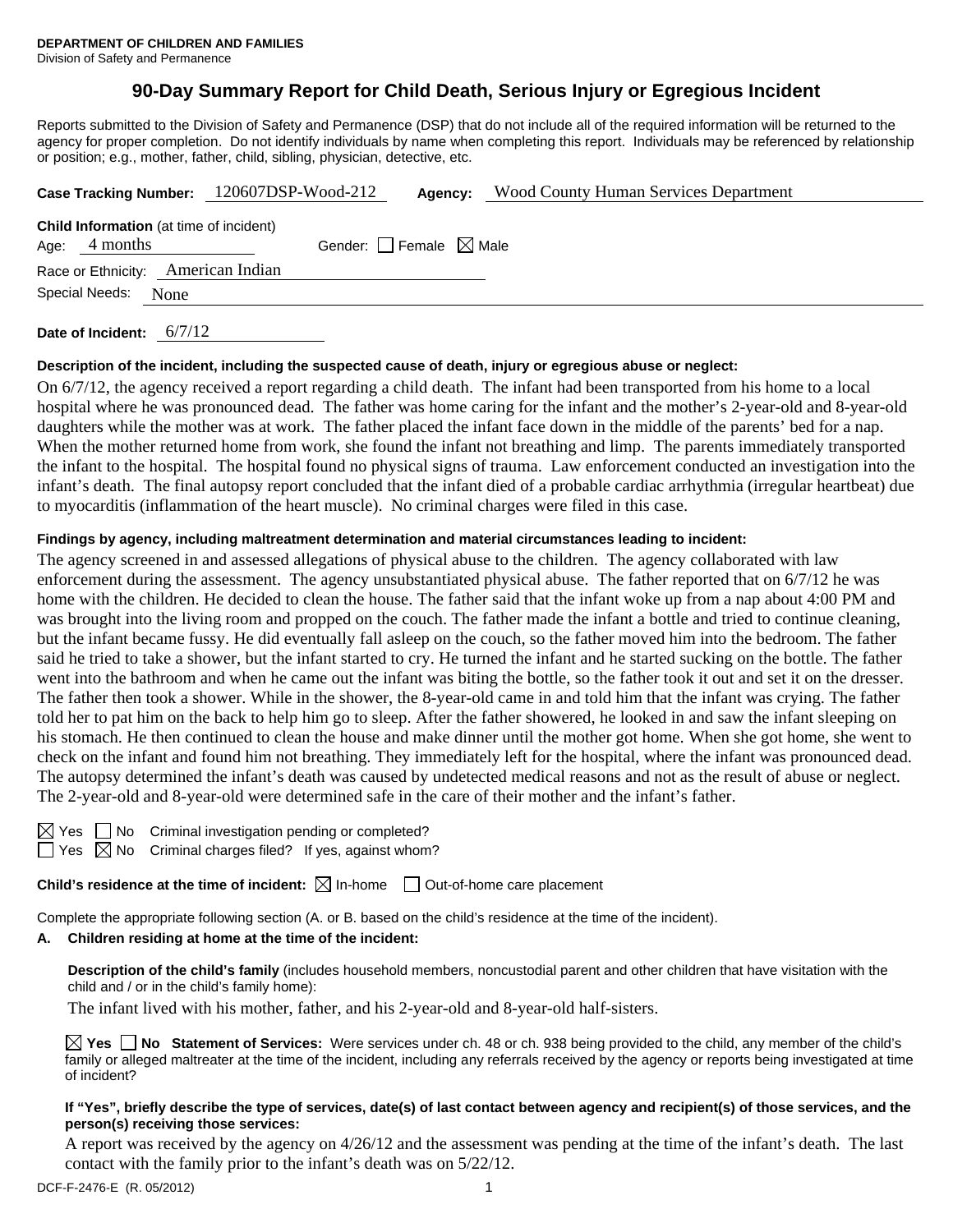**Summary of all involvement in services as adults under ch. 48 or ch. 938 by child's parents or alleged maltreater in the previous five years:** (Does not include the current incident.)

See below

**Summary of actions taken by the agency under ch. 48, including any investigation of a report or referrals to services involving the child, any member of the child's family living in this household and the child's parents and alleged maltreater.** (Does not include the current incident.)

(Note: Screened out reports listed in this section may include only the date of the report, screening decision, and if a referral to services occurred at Access. Reports that do not constitute a reasonable suspicion of maltreatment or a reason to believe that the child is threatened with harm are not required to be screened in for an initial assessment, and no further action is required by the agency.)

On 8/18/10, a report was screened out for No Threatened Harm or Maltreatment.

On 8/30/10, a Services Report was screened in due to supervision concerns for the now 8-year-old. The mother was connected with community services.

On 3/30/11, a Services Report regarding housing issues was screened out.

On 11/29/11, a Services Report regarding the mother often leaving the now 8-year-old with relatives was screened out.

On 4/26/12, a report was screened in for concerns of violence in the home and the mother's boyfriend leaving the children home alone. The assessment was pending at the time of the infant's death. The agency ultimately substantiated Neglect by the mother's boyfriend. The children were determined safe in the home.

### **Summary of any investigation involving the child, any member of the child's family and alleged maltreater conducted under ch. 48 or ch. 938 and any services provided to the child and child's family since the date of the incident:**

The agency screened in and assessed allegations of physical abuse to the children. The agency ultimately unsubstantiated physical abuse. The autopsy determined the infant's death was caused by undetected medical reasons and not as the result of abuse or neglect. The 2-year-old and 8-year-old were determined safe in the care of their mother and the infant's father. The family was offered referrals for grief services; however, the family declined services and the case was closed by the agency.

### **B. Children residing in out-of-home (OHC) placement at time of incident:**

### **Description of the OHC placement and basis for decision to place child there:**

### **Description of all other persons residing in the OHC placement home:**

**Licensing history:** Including type of license, duration of license, summary of any violations by licensee or an employee of licensee that constitutes a substantial failure to protect and promote the welfare of the child.

### **Summary of any actions taken by agency in response to the incident:** (Check all that apply.)

| $\boxtimes$              | Screening of Access report                           |             | Attempted or successful reunification              |
|--------------------------|------------------------------------------------------|-------------|----------------------------------------------------|
|                          | Protective plan implemented                          |             | Referral to services                               |
| $\boxtimes \square$      | Initial assessment conducted                         |             | Transportation assistance                          |
| $\overline{\phantom{a}}$ | Safety plan implemented                              |             | Collaboration with law enforcement                 |
| $\Box$                   | Temporary physical custody of child                  |             | Collaboration with medical professionals           |
|                          | Petitioned for court order / CHIPS (child in need of |             | Supervised visitation                              |
|                          | protection or services                               |             | Case remains open for services                     |
|                          | Placement into foster home                           |             | Case closed by agency                              |
| $\Box$                   | <b>Placement with relatives</b>                      |             | Initiated efforts to address or enhance community  |
|                          | Ongoing Services case management                     |             | collaboration on CA/N cases                        |
|                          |                                                      | $\boxtimes$ | Other (describe): Collaboration with tribal agency |
|                          |                                                      |             |                                                    |

### **FOR DSP COMPLETION ONLY:**